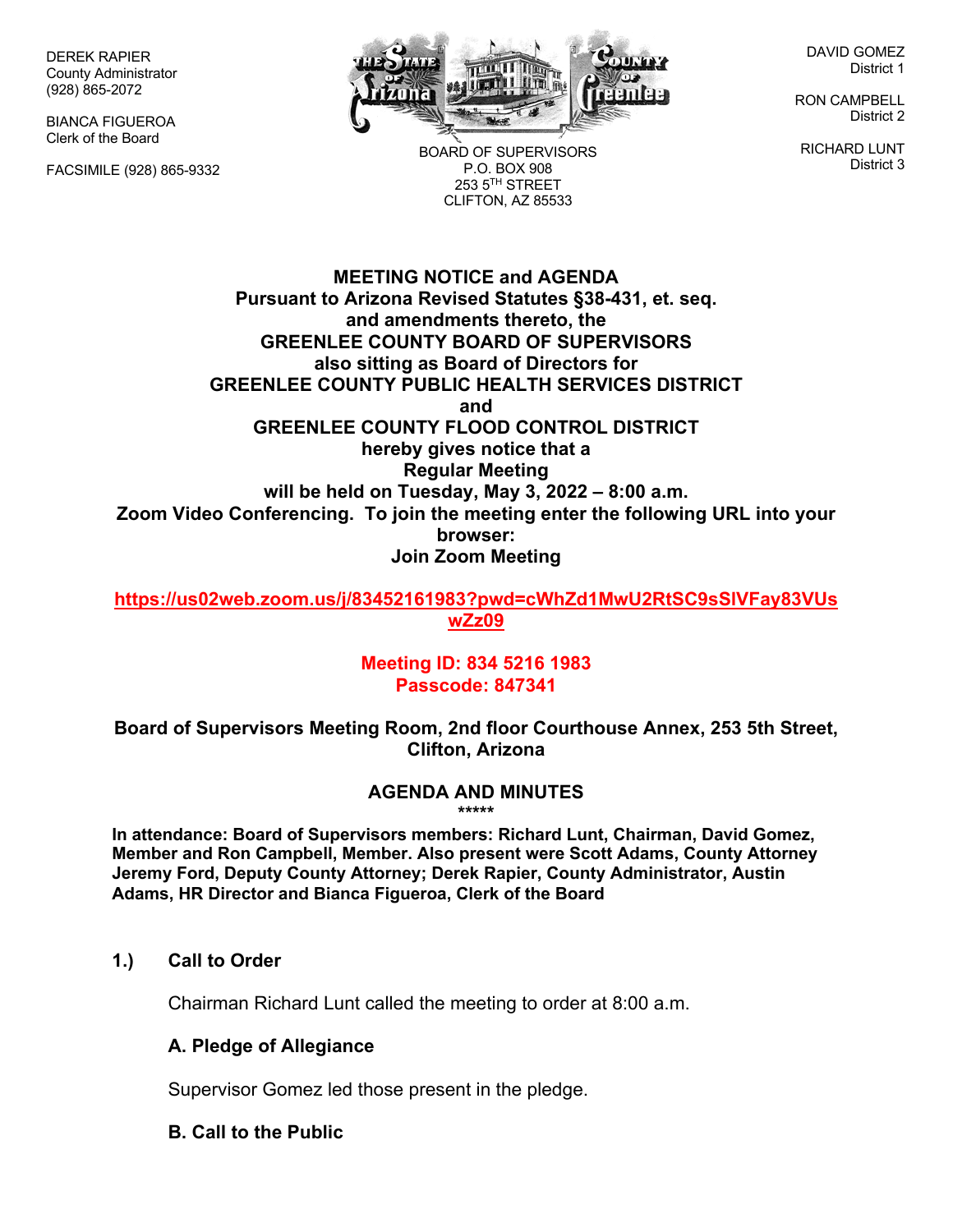BOARD OF SUPERVISORS AGENDA AND MINUTES May 3, 2022 Page **2** of **5**

> Steven Ahman, Clifton resident responded to call to the public and gave update on the Hill Climb event, he also acknowledged the essay winner and thanked the board for their support with the Hill Climb.

Daniel Cervantez, Clifton resident responded to call to the public, he mentioned and article, On the Grow that Chairman Lunt and Morenci School District Superintendent David Woodall talked about housing development in Greenlee County.

Tim Sumner, Sheriff responded to call to the public and expressed his concerns on a few issues and clarified a couple of items that were discussed at last meeting such as, the jail issues, deputy officer hours and the FY 21/23 budget.

## **2.) PUBLIC HEALTH SERVICES DISTRICT – the Board of Supervisors will convene as the Board of Directors of the Greenlee County Public Health Services District and will reconvene as the Board of Supervisors following consideration of these items:**

#### **A. Consent Agenda**

**1. Clerk of the Board: Consideration of approval of Public Health Services District expense warrants in excess of \$1,000.00** 

Upon motion by Supervisor Gomez, seconded by Supervisor Campbell, and carried unanimously, the Board approved the Public Health Services District Consent Agenda as presented.

## **3.) Erica Gonzalez, Rural Development Coordinator A. Discussion/Action to consider adoption of Resolution the American Legion Auxiliary**

Ms. Gonzalez presented the Proclamation for the American Legion Auxiliary 100<sup>th</sup> year anniversary. Margery Chacon, Secretary of the American Legion Unit #28, has been a member for 20 years, she explained they concentrate and focus on Veterans, youths and promote education throughout the schools.

Upon motion by Supervisor Gomez, seconded by Supervisor Campbell, and carried unanimously, the Board approved the agenda item as presented.

### **4.) Derek Rapier, County Administrator**

 **A. Discussion/Action to consider approval of IGA with Town of Duncan to assist the town on road repair for Chaparral Road and McGrath Avenue to be paid for with CBDG funds awarded to the Town of Duncan**

Mr. Sumner expressed his appreciation to all that's involved with the road repair and the Town and County working together.

Mr. Rapier discussed the road conditions in Duncan, he stated road is long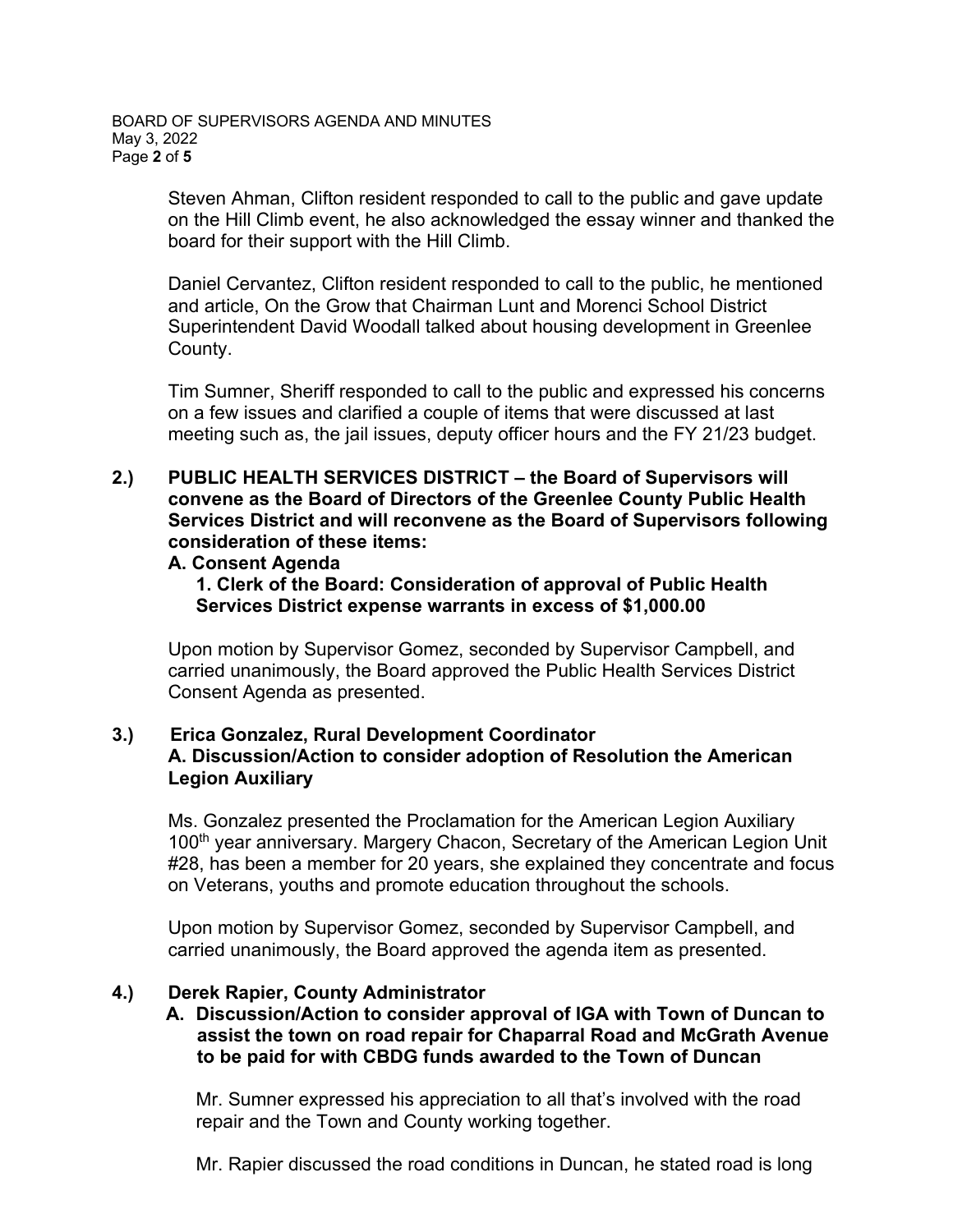overdue for repair. Mr. Rapier stated the County's contribution will be reimbursed with the CBDG funds and recommends the board approve the IGA.

Upon motion by Supervisor Gomez, seconded by Supervisor Campbell, and carried unanimously, the Board approved the IGA with the Town of Duncan.

## **5.) Austin Adams – Deputy County Administrator A. Discussion/Action - ARPA Funding Proposal – Premium Pay**

Mr. Sumner, County Sheriff responded to the item and stated he'd like clarification in the work session regarding the tier categories for premium pay, who it will apply to and who it won't apply to.

Mr. Adams explained time frames for each categorized tiers. He explained the tiers and break down starting with the highest level of exposure, the second to the lowest are employees who did have the option to work from home, the third is employees who were able to work from home and the last is part time employees.

Upon motion by Supervisor Campbell, seconded by Supervisor Gomez, and carried unanimously, the Board approved to expend ARPA funds for wages according to the frame work as outlined by Mr. Adams as presented.

## **6.) Derek Rapier, County Administrator**

## **A. Discussion/Action regarding continuation of use of Zoom platform for Board meetings**

Tim Sumner, Sherriff responded to and expressed his thoughts regarding the zoom platform, would like to see the zoom continue to be available for the public.

Mr. Rapier explained the Zoom meetings were due to COVID. Since restrictions have been lifted and the meetings are now in person, would like the boards direction with the continuation with Zoom. Mr. Rapier discussed other platforms. Mr. Rapier would like to explore different technologies.

Supervisor Campbell expressed his thoughts regarding Zoom, and would like to continue using it, even when other options are being explored.

Upon motion by Supervisor Campbell, seconded by Supervisor Gomez, and carried unanimously, the Board approved the continuation of the Zoom platform for meetings.

### **7.) Derek Rapier, County Administrator Budget Work Session**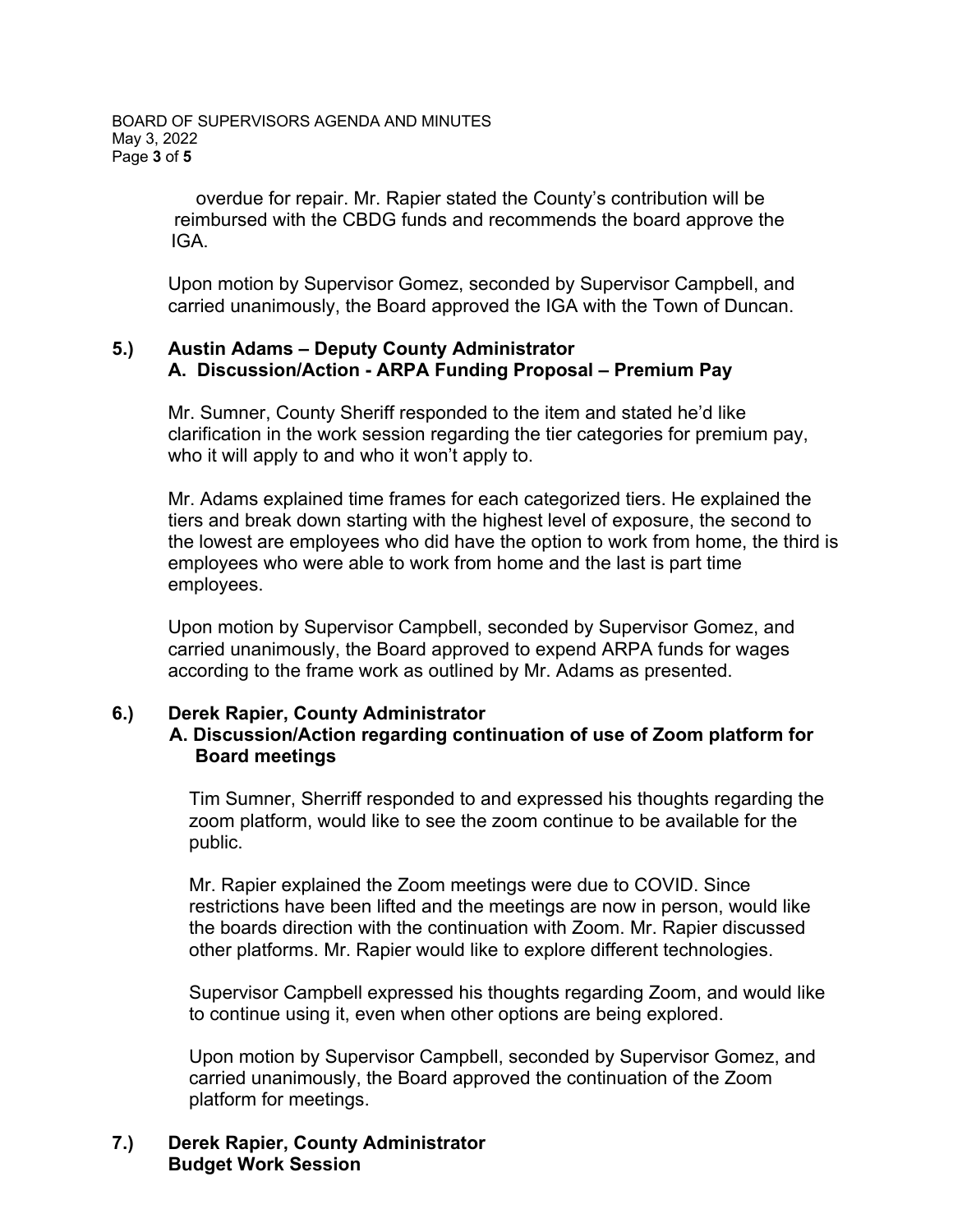Mr. Sumner explained that he would have his budget ready to present and discussed several items he would be presenting, such as separation of IT services for his office, detention officer pays and also discussed the importance of law enforcement.

Mr. Rapier discussed wages for officers and detention officers and would like to have a boarder discussion with wages. Mr. Rapier presented a spreadsheet and discussed sustainability for the next fiscal year.

Austin Adams discussed a \$1.00 wage increase and a 2% cost of living increase. It will be a 3% increase to the general fund. Mr. Adams explained the inflation rate and stated it will affect minimum wage employees.

Mr. Rapier also presented DPS salary wages and Officer wages, starting wages, overtime not including ERE's. Also discussed detention officer wages and the cost to the budget.

The board agreed to a \$1.15 and 2% increase across the board.

#### **8.) Derek Rapier, County Administrator A. Discussion/Action to set dates for future budget work sessions**

Tim Sumner would like to be involved in the dates and check his calendar to participate.

The board agreed on May 23, 2022 at 2pm for a budget work session.

# **9.) Derek Rapier, County Administrator and Bianca Figueroa, Clerk of the Board**

## **A. County and State budget and legislative issues**

Mr. Rapier stated the legislative session had a short week. 400 bills are waiting, that is typical. The County's out of tuition bill is still in good shape.

## **B. Calendar and Events**

Calendar and events were discussed.

#### **10.) Consent Agenda**

- **A. Clerk of the Board: Consideration of approval of minutes to previous \ meetings: 4/19/2022**
- **B. Clerk of the Board: Consideration of approval of expense warrants in excess of \$1,000.00 – Voucher 5027; 5028**
- **C. Attorney: Consideration of approval of Employee Transaction Form:**